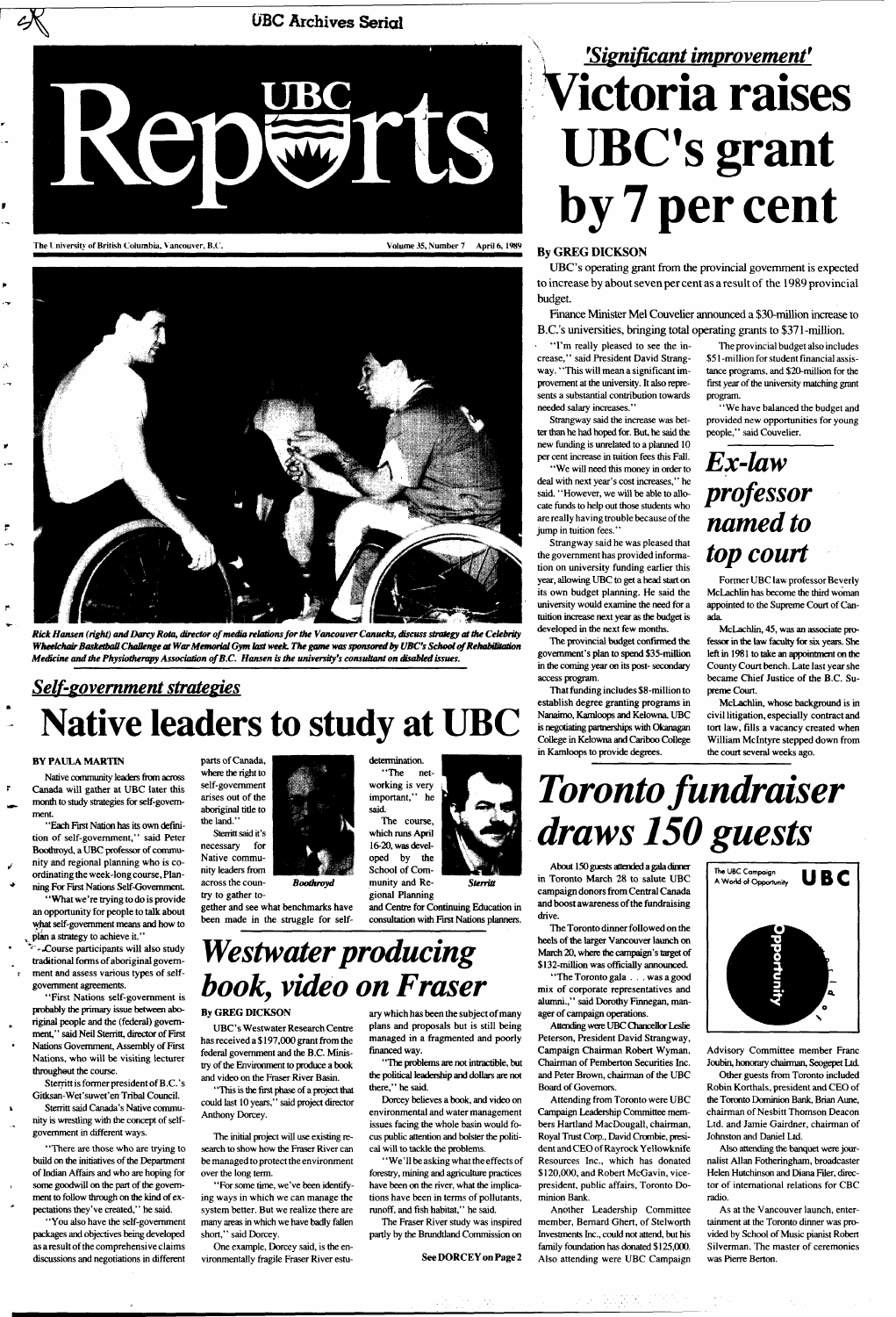

# **Writing memoirs catharsis for some political leaders: History professor**

*Jawaharlal Nehru: His Life and Times, a documentary photo exhibit at die Asian Centre, traces the life of independent India's first prime minister from his birth in 1889 until his death in 1964. The display closed March 22 after a three-day showing.* 

## **PIPE. Local 116**  *Largest union ratifies pact*

### **By GAVIN WILSON**

Members of Ihe largest union on campus have ratified a new two-year agreement with the university.

"It's a good, well-balanced agreement," said Maureen Simons, UBC Employee Relations Manager. She said she was pleased that a settlement had been reached before the expiry date of the previous contract on March 31.

Under the new agreement, carpenters at the top of the pay scale will see their hourly wage increase to \$19.85 from the

The settlement, reached last month, calls for phased-in pay increases totalling 13 per cent over the next two years for 1,500 trades, technical and custodial workers represented by Local 116 of the Canadian Union of Public Employees.

At press time, the executive committee of the Board of Governors was also considering ratification of the agreement

> The research centre will also produce a display on the river that will be set up at

> current \$17.48. Wages for employees in the Service Worker I job classification will rise to \$12.06 per hour from the current \$10.62.

> The pact also makes it mandatory for new employees in jobs covered by the agreement to join the union. As well,

benefits are extended to some part-time

and hourly paid employees not previously covered. Meanwhile, contract negotiations are

ongoing with representatives of CUPE, Local 2950 (CUE), which represents clerical and library staff.

"He is one of the giants of Canadian politics, a man of tremendous intellectual qualities as well as political leadership. Of course, were he to reflect on his personal life, the sales of such memoirs would be virtually unlimited."

### **Dorcey hopes for debate**

#### *Continued from Page 1*

Environment and Development. Its report, Our Common Future, put forward worldwide strategies to achieve sustainable development for renewable resources such as water, wildlife, forestry and agriculture.

"I think it's the fascination with character and personality. It is easier to write and read history when it surrounds a life, a character and a career," he said.

"Through our project, we're aiming to catalyze an informed debate on the Fraser and other large river basins world wide," said Dorcey.

the Globe 90 conference in Vancouver next Spring. Globe 90 is an international conference on the environment and business. Dorcey said after the conference, the display will be moved around the province and shown to the general public.

"These are all great dramatic themes. He was a dramatic figure himself, whether in politics, journalism or in his personal life."

"The mandate of the Westwater Research Centre and this project is to provide the people of B.C. with options, not to say how to do things, but to point out the consequences of those choices,'' he said.

#### BY PAULA MARTIN

They may be fondly nostalgic, cruelly revealing, or vindictive, but political memoirs are hot tickets in the competitive world of publishing, says a UBC History professor who is analyzing this booming genre.

As teachers and researchers and constant users of the library we object to some of the 25 recommendations in the "Report of the Review Committee for the Library of the University of

' "There has been a tremendous spate of political memoirs in the last few years, not least in Canada, and it shows that the market is ready and interested," said George Egerton.

The hottest memoir property in Canada, now that he reportedly is preparing to write, is that of former prime minister Pierre Elliott Trudeau, Egerton said.

Egerton said that recounting careers may be cathartic for some political leaders.

"I think after the scars of battle in politics, if one survives, there is a deep therapy in writing it up — recalling the good moments, explaining away the bad moments, sometimes confessing the worst moments."

The production, marketing and consumption by the public of political memoirs can only be the envy of academic writers, he said.

The report recommends "zero-netgrowth" in journal subscriptions for at least two years, which would simply continue the policy of recent years. The library has already suffered such a policy for so long that we have not subscribed to new and important periodicals.

The memoirs of former British prime minister Winston Churchill were first rate, Egerton said, because Churchill exercised political leadership through dramatic events and wrote with great literary skill and historical insight.



Former Quebec premier Rene Levesque, who received \$100,000 advance — large by Canadian standards for his memoirs, also stood out in a crowded field, Egerton said.

"He had dra-

matic stories to tell, as he lived through and was very much part of the Quiet Revolution, the challenge to Canadian federalism, nationalism and separatism," he said.

In the U.S., both former president Ronald Reagan and his wife Nancy are receiving multi-million dollar advances for tales of their eight years in the White House.

**This is a shortened version of a petition signed by L.E. Hill (History), D.G. Paterson (Economics), H. Rosengarten (English) and 221 others from 17 departments in the Faculty of Arts.** 

"Nancy Reagan has major scores to settle in the battle of the memoirs,'' Egerton said, referring to former White House chief of staff Donald Regan, whose memoirs revealed that she relied on an astrologer's advice when making some politically related decisions.

Although interest in memoirs is often sparked by the "National Enquirer factor,' ' the more serious functions that this genre of literature performs in shaping popular understanding of politics and history have never been systematically studied, Egerton said.

He has organized an international project, involving 20 scholars, to subject the genre to historical, political and literary criticism, which will culminate in a conference at UBC, next Sept. 21-24.

### *Letters to the Editor*

# **Faculty petition over Library report**

#### Editor

British Columbia," which was summarized in UBC Reports on Feb. 23.

These recommendations are especially injurious after a long period of retrenchment, and are incompatible with the objective proclaimed by President Strangway and the Board of Governors of achieving for UBC status as a first-class university. A prerequisite of such status is an excellent library which keeps up with the expansion of knowledge and facilitates the research of faculty and graduate students as well as readily initiates undergraduates into higher levels of learning. Some of the recommendations in the report would, if adopted, have the opposite effect

The report is insensitive to the needs of the library's users and is characterized by a narrow preoccupation with budget reduction. It does not adequately recognize the present eminence and likely future role of the library in a university

increasingly emphasizing graduate education.

The report comments on the leading role of UBC' s library in the complex of other universities and colleges in the province and its services for a great variety of other users without noting the obvious, which is that these are grounds for recommending a larger budget for the library. Instead the report recommends a base budget taken from a recent year plus increases for inflation. Its vision is limited to the minimum.

The report recommends that the lists of periodicals be scrutinized and rated to cancel as many as possible and reduce the climbing percentage of our expenditures on them. The committee ignores the fact that the faculty participated in cutting subscriptions at least twice in recent years, so doing this again is not likely to save much. We conclude that the main problem is too small a budget for a large university library with a big and actively

researching faculty and student body.

With "zero-net-growth" we cannot keep up with the expansion of knowledge. Nor is the report's suggestion of ' 'an upper limit for the proportion of the acquisitions budget to be spent on serial publications'' helpful. That the recent extraordinary increases in the prices of periodicals have greatly altered the historic proportion between expenditures on

periodicals and books is above all a powerful argument for increasing the total library budget for acquisitions of all research materials.

The recommendations of "a non-circulating journal policy within the next year'' will inhibit the research of many users — faculty, graduate students, and undergraduates. It will inhibit their research. An increase in the number of photocopying machines will not compensate for the exasperation, inefficiency and loss of time caused by not being able to take journals from the library.

Such a policy only externalizes the costs rather than removing them, and it follows from a narrow cost-accounting approach. If we cannot afford duplicate copies of some very frequently used and expensive journals let us identify them and consider ending their circulation, but such a policy for all journals is unnecessary and objectionable.

The report does not mention the present limitation of our ability to buy current monographs, earlier published books from catalogues, private libraries when they come on the market, and valuable archival collections on mi-

crofiche.

Many departmental budgets at UBC for used books are usually spent half way through the year. As a consequence, faculty and library staff cannot fulfil their responsibility for increasing our collections to make our library a first-rate facility.

The university should not lower its sights by accepting the report's recommendations.